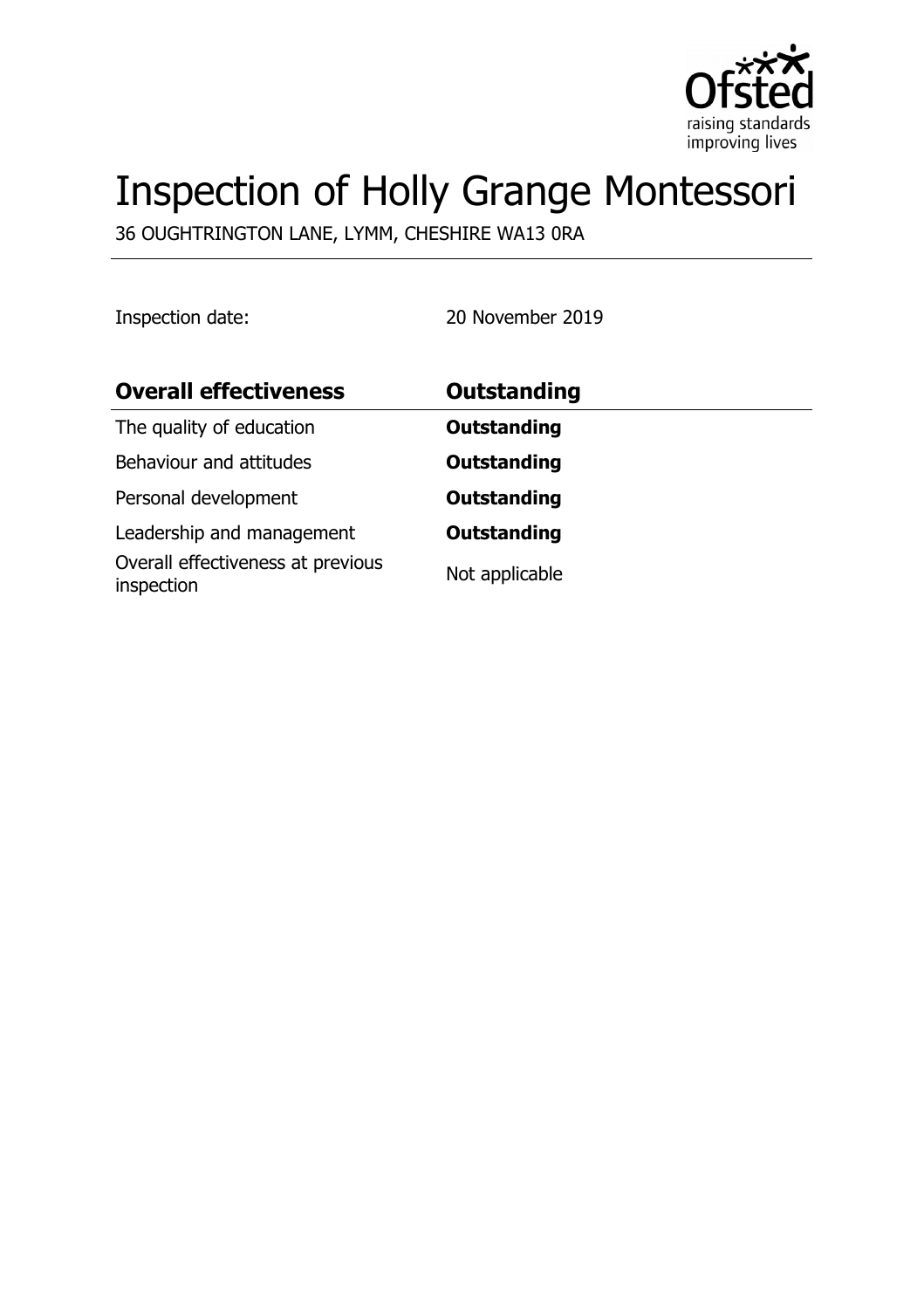

## **What is it like to attend this early years setting?**

#### **The provision is outstanding**

Children are eager to be involved and develop extremely positive attitudes to their learning. The leadership team and staff have developed an inspiring curriculum. Children benefit from an extensive range of engaging and stimulating experiences which support their development. They delight in sharing news of their recent visit to a local farm where they helped to bring fresh vegetables back to the nursery.

Children develop phenomenal levels of independence from a young age. For example, they develop amazing self-care skills as they carry out small tasks for themselves. Children fill jugs of water from the tap to pour drinks for themselves and their friends. They continuously make choices in their play and staff follow children's interests when planning what activities to offer. Staff build on children's existing knowledge and skilfully extend their learning by introducing new concepts. Children develop a rich and varied vocabulary as they learn about animal families and animals that hibernate for the winter.

Children are exceptionally well behaved. They learn how to identify and manage their emotions. Staff are extremely positive role models. They gently encourage children to resolve any disagreements. Children talk to others about how they feel and show mutual respect for one another. Children demonstrate they feel safe at the nursery. Children enjoy yoga and mindfulness sessions which help to develop an awareness of their own well-being. If they are feeling sad or upset, these sessions help them to relax and think calmly about different emotions.

## **What does the early years setting do well and what does it need to do better?**

- $\blacksquare$  Children explore the carefully organised indoor and outdoor areas with enthusiasm. High levels of challenge are provided through well-thought-out activities. Children build dens in the woodland area with sticks and leaves. They climb up steps, stretch between wooden benches and jump off tree stumps.
- $\blacksquare$  Children learn about the natural environment and how to use the compost bin and water butt at different times. They have been involved in the planning and organisation of the allotment. Paintings of the vegetables that children wish to grow are displayed in the planting areas.
- Children learn and develop across a broad range of areas through many extensively planned activities. Children recently made bird feeders to hang in the garden. They use binoculars to look for the birds and learn their names. Staff introduce information and story books to expand children's knowledge.
- Staff observe and assess what children know and can do on a regular basis. They use this information expertly to decide what children need to learn next. Staff monitor children's progress closely to ensure they are developing well across all areas. Any areas for development that are identified are planned for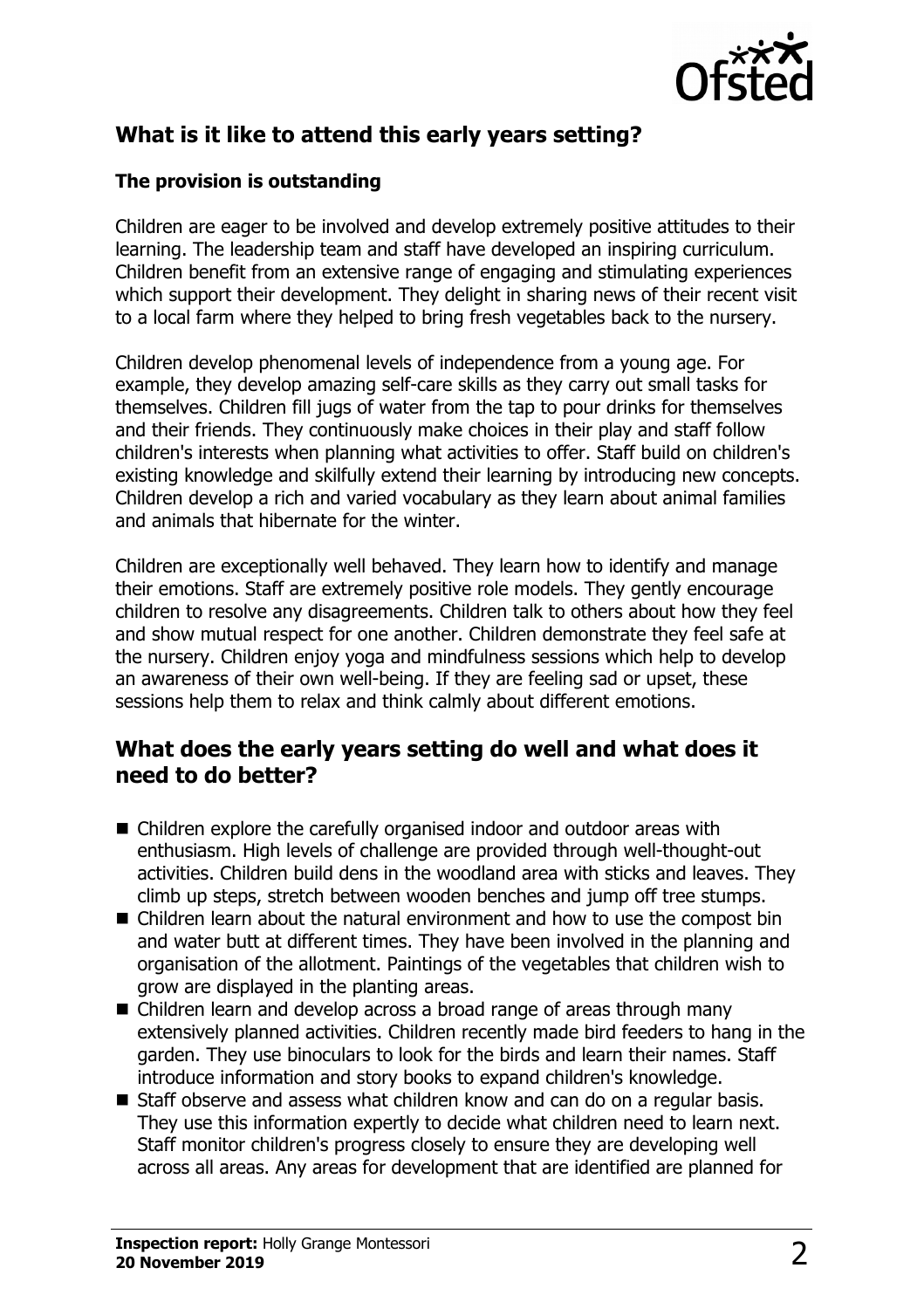

carefully and linked to children's interests. Stories, songs and action rhymes help babies and toddlers develop their language skills. Staff encourage children's emerging language skills by modelling simple words as children play. They say 'ready, steady, go' as the ball is rolled down the ramp, and children copy.

- Children are exceptionally well supported during transitions between rooms and their eventual move to school. Superb partnerships with local schools mean that children are extremely well prepared for the next stage in their learning. Staff provide school uniforms for children to try on as they practise getting changed by themselves. Visits to the schools are arranged to support children as they find out about the new environment.
- Staff talk to parents about children's interests at home. They incorporate these interests into the activities provided and the games they play. Parents describe children enjoying water play at home. Staff build on this by providing an extensive range of utensils, pots, pans and containers to explore in a multisensory activity. Children delight in exploring the water and learn words such as 'full' and 'empty'.
- $\blacksquare$  Effective partnerships with parents are of paramount importance. Staff engage with parents regularly to develop a deeper knowledge of children and their families. Parents commend the staff and leaders on the service they provide. Children's individual needs are known and catered for exceptionally well. Parents comment on the 'amazing support' received and the commitment shown by the leaders. Ongoing parental feedback is sought through surveys and questionnaires. Comments are considered carefully when making improvements to the nursery.
- $\blacksquare$  The management team places great emphasis on supporting staff to work effectively as a strong team. Ongoing appraisals and mentoring systems mean that staff continuously enhance their practice. Their hard work is recognised and celebrated. Staff well-being is given high priority and staff comment on the positive support they are given.

# **Safeguarding**

The arrangements for safeguarding are effective.

Robust recruitment procedures are implemented to ensure that staff working with children are deemed suitable to do so. Appropriate checks are completed when new staff are appointed. In addition, the managers discuss ongoing suitability with staff on a regular basis. Comprehensive policies and procedures are in place which are shared with parents. Staff demonstrate an excellent knowledge and understanding of the appropriate procedures to follow should they have any concerns regarding children's welfare. They attend training and have regular discussions regarding safeguarding issues during staff meetings. This helps to keep their knowledge relevant and up to date. The nursery is safe and suitable for children.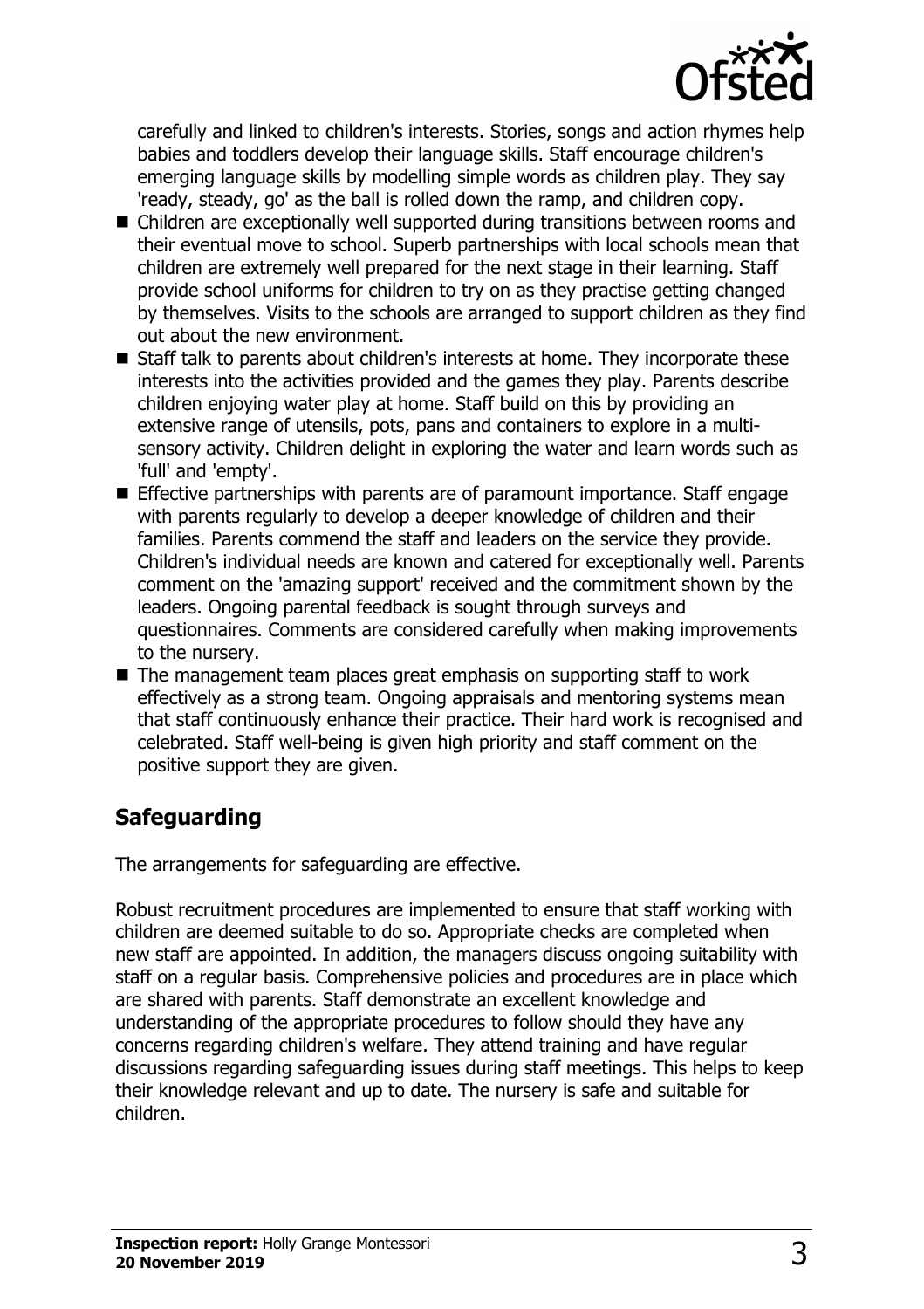

| <b>Setting details</b>                              |                                                                                      |
|-----------------------------------------------------|--------------------------------------------------------------------------------------|
| Unique reference number                             | 2502052                                                                              |
| <b>Local authority</b>                              | Warrington                                                                           |
| <b>Inspection number</b>                            | 10130604                                                                             |
| <b>Type of provision</b>                            | Childcare on non-domestic premises                                                   |
| <b>Registers</b>                                    | Early Years Register, Compulsory Childcare<br>Register, Voluntary Childcare Register |
| Day care type                                       | Full day care                                                                        |
| Age range of children                               | $0$ to $3$                                                                           |
| <b>Total number of places</b>                       | 40                                                                                   |
| Number of children on roll                          | 60                                                                                   |
| Name of registered person                           | Holly Grange Montessori Nursery (Lymm)<br>Limited                                    |
| <b>Registered person unique</b><br>reference number | 2502051                                                                              |
| <b>Telephone number</b>                             | 01925752111                                                                          |
| Date of previous inspection                         | Not applicable                                                                       |

## **Information about this early years setting**

Holly Grange Montessori originally registered in 2014 and re-registered in 2019 following a change in company details. The nursery employs 16 members of staff. Of these, 11 hold appropriate early years qualifications at level 3 and above. One member of staff holds qualified teacher status and one holds early years teacher status. The nursery opens from 7.30am to 6pm, Monday to Friday, all year round. It provides funded early education for two-, three- and four-year-old children.

## **Information about this inspection**

**Inspector** Wendy Dockerty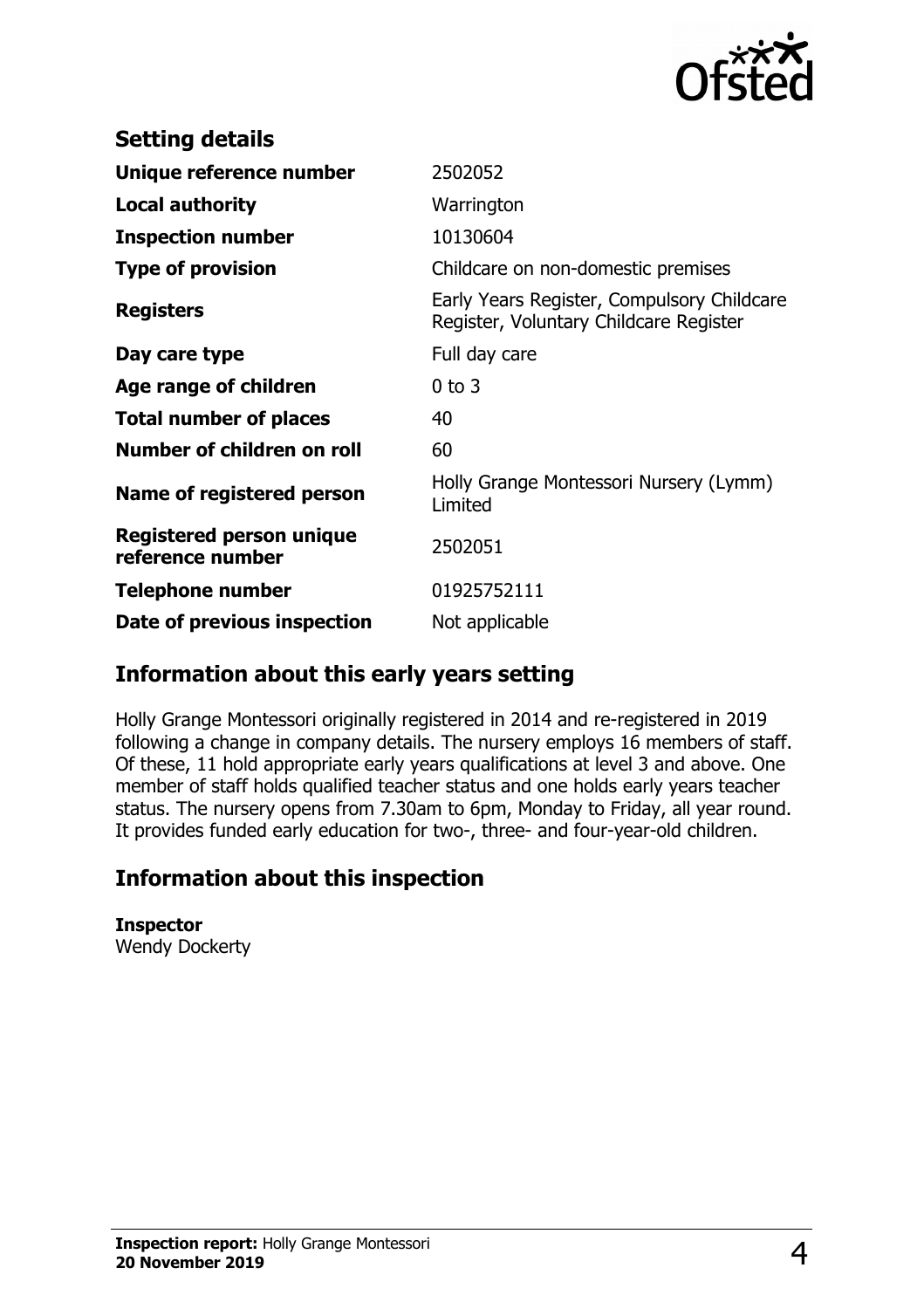

#### **Inspection activities**

- $\blacksquare$  The inspector completed a tour of the premises to find out how it is organised, and the range of activities provided.
- $\blacksquare$  The views of parents were taken into account as the inspector spoke with several parents during the inspection.
- $\blacksquare$  The inspector spoke to children throughout the inspection at appropriate times.
- $\blacksquare$  A sample of documentation was checked by the inspector. This included evidence of staff suitability, qualifications and training.
- $\blacksquare$  The inspector held meetings with the management team and spoke with staff throughout the inspection.

We carried out this inspection under sections 49 and 50 of the Childcare Act 2006 on the quality and standards of provision that is registered on the Early Years Register. The registered person must ensure that this provision complies with the statutory framework for children's learning, development and care, known as the early years foundation stage.

If you are not happy with the inspection or the report, you can [complain to Ofsted.](http://www.gov.uk/complain-ofsted-report)